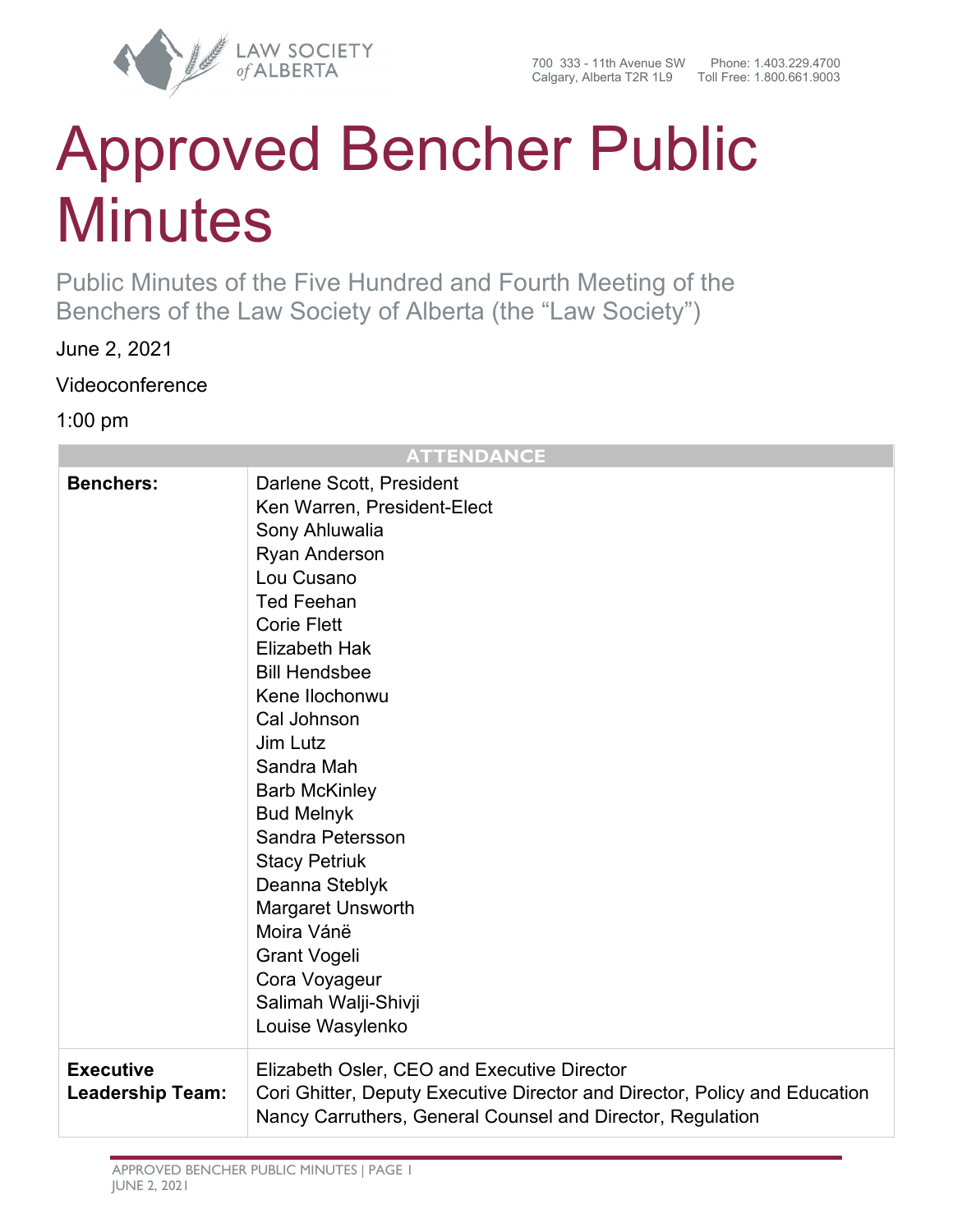

| <b>ATTENDANCE</b> |                                                                                                                                                                                                                                                                                                                                                                                                                                                                                                                                                                                                                                                                                                                                                                                                                                                            |
|-------------------|------------------------------------------------------------------------------------------------------------------------------------------------------------------------------------------------------------------------------------------------------------------------------------------------------------------------------------------------------------------------------------------------------------------------------------------------------------------------------------------------------------------------------------------------------------------------------------------------------------------------------------------------------------------------------------------------------------------------------------------------------------------------------------------------------------------------------------------------------------|
|                   | Nadine Meade, Chief Financial Officer<br>Andrew Norton, Chief Information Officer and Director, Business Operations<br>David Weyant, President and CEO, Alberta Lawyers Indemnity Association<br>("ALIA")                                                                                                                                                                                                                                                                                                                                                                                                                                                                                                                                                                                                                                                  |
| Staff:            | Sharon Allard, Executive Assistant to the Deputy Executive Director and<br>Director, Policy and Education<br>Susannah Alleyne, Equity, Diversity & Inclusion Counsel, Education<br>Barbra Bailey, Manager, Education<br>Nancy Bains, Tribunal Counsel and Privacy Officer<br>Catherine Bennett, Executive Assistant to the CEO and Executive Director<br>Colleen Brown, Manager, Communications<br>Shabnam Datta, Manager, Policy<br>Kate Fiori, Governance Assistant<br>Jennifer Freund, Policy Counsel<br>Sharon Heine, Senior Manager, Regulation<br>Tina McKay, Senior Manager, Business Operations<br>Andrea Menard, Indigenous Initiatives Liaison<br>Amanda Miller, Policy Counsel<br>Stephen Ong, Business Technology<br>Laura Scheuerman, Governance Assistant<br>Christine Schreuder, Governance Coordinator<br>Rebecca Young, Education Counsel |
| <b>Guests:</b>    | Loraine Champion, Executive Director, Alberta Lawyers' Assistance Society<br>Carsten Jensen, Law Society of Alberta representative to the Federation of<br>Law Societies of Canada<br>Bianca Kratt, Vice-President, Canadian Bar Association Alberta<br>Nonye Opara, Executive Director, Pro Bono Law Alberta<br>Bob Philp, Bencher Liaison, Indigenous Advisory Committee<br>Steve Raby, Chair, ALIA Board<br>Kathleen Ryan, Chair, Equity Diversity and Inclusion Advisory Committee and<br>Lawyer Competence Advisory Committee<br>Christine Sanderman, Executive Director, Legal Education Society of Alberta                                                                                                                                                                                                                                          |

*Secretary's Note: The arrival and/or departure of participants during the meeting are recorded in the body of these minutes.*

# **1 Opening Remarks from the President**

The document for this item was circulated with the materials prior to the meeting.

Ms. Scott called the meeting to order and welcomed everyone to meeting #504 of the Benchers. In response to the discovery of a mass grave of 215 Indigenous children at the former site of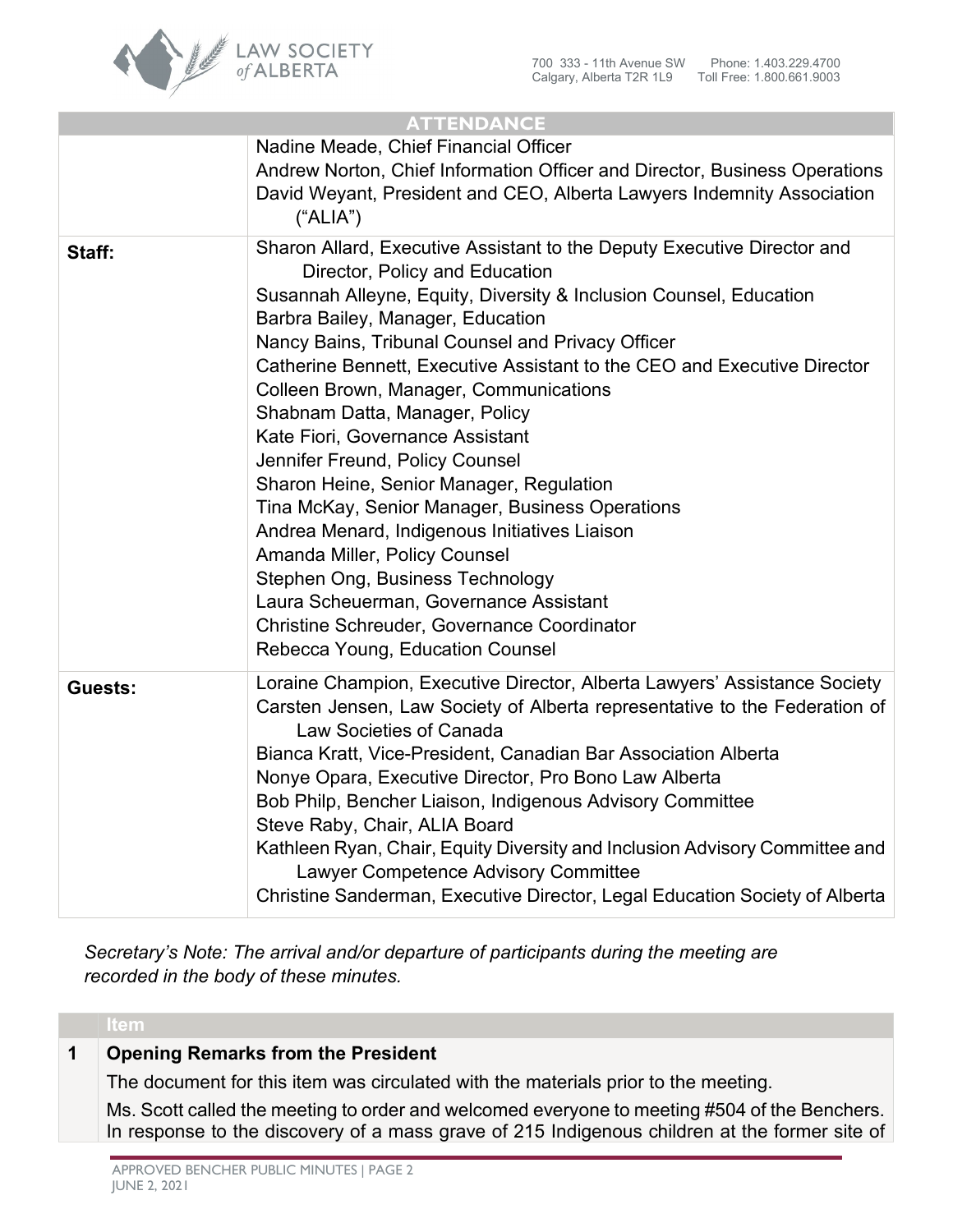

the Kamloops Residential School, Ms. Scott expressed condolences to T'Kemlups, te Secwe pemc community, and to the survivors of the Kamloops Residential School; to all survivors of the residential school systems across Canada; as well as intergenerational survivors.

Ms. Scott expressed regrets about not being in Jasper due to COVID-19 and noted that the tradition should be revived in 2022.

Ms. Scott delivered the Indigenous land acknowledgement statement for Treaties 6, 7, and 8 and welcomed new staff attending their first Bencher meeting, Equity, Diversity and Inclusion Counsel, Susannah Alleyne; Policy Counsel, Amanda Miller; and Education Counsel, Rebecca Young.

*Ms. Menard left the meeting.*

# **2 Leadership Report**

The document for this item was circulated with the materials prior to the meeting.

Ms. Osler acknowledged the efforts of Mr. Furlong, Mr. Norton, Ms. Ghitter, the Communications, Business Technology and Governance Teams in the preparation and background work on the Virtual Jasper Retreat. She thanked the Benchers who were recruited as retreat facilitators or panelists. The Leadership Report included in the materials provides strategic updates and more information on how strategic work is progressing, as well as a summary of the anticipated work that will come out of the Retreat. She reported that the staff return to office continues to be planned for October 12, 2021.

# **3 ALIA Recommendation to fill Board Vacancy**

The document for this item was circulated with the materials prior to the meeting.

Mr. Raby, ALIA Board Chair, provided an overview of the ALIA Board recruitment process and the reasons for recommending that Mr. Cranston be appointed to the ALIA Board to fill the vacancy left by Mr. Armstrong's appointment to the Court of Queen's Bench.

# **Motion: Melnyk/Ahluwalia**

**RESOLVED AS A RESOLUTION OF THE BENCHERS OF THE LAW SOCIETY OF ALBERTA:**

**1. The following person be appointed to the ALIA Board effective from June 14, 2021 for a two (2) year term expiring on June 12, 2023, or his sooner resignation or removal from office:** 

**Don Cranston, Q.C.** 

**2. This resolution shall be effective only if passed by the affirmative votes of at least 2/3 of the Benchers so voting and the Benchers so voting constitute a majority of the Benchers.**

**Carried unanimously**

*Mr. Raby left the meeting.*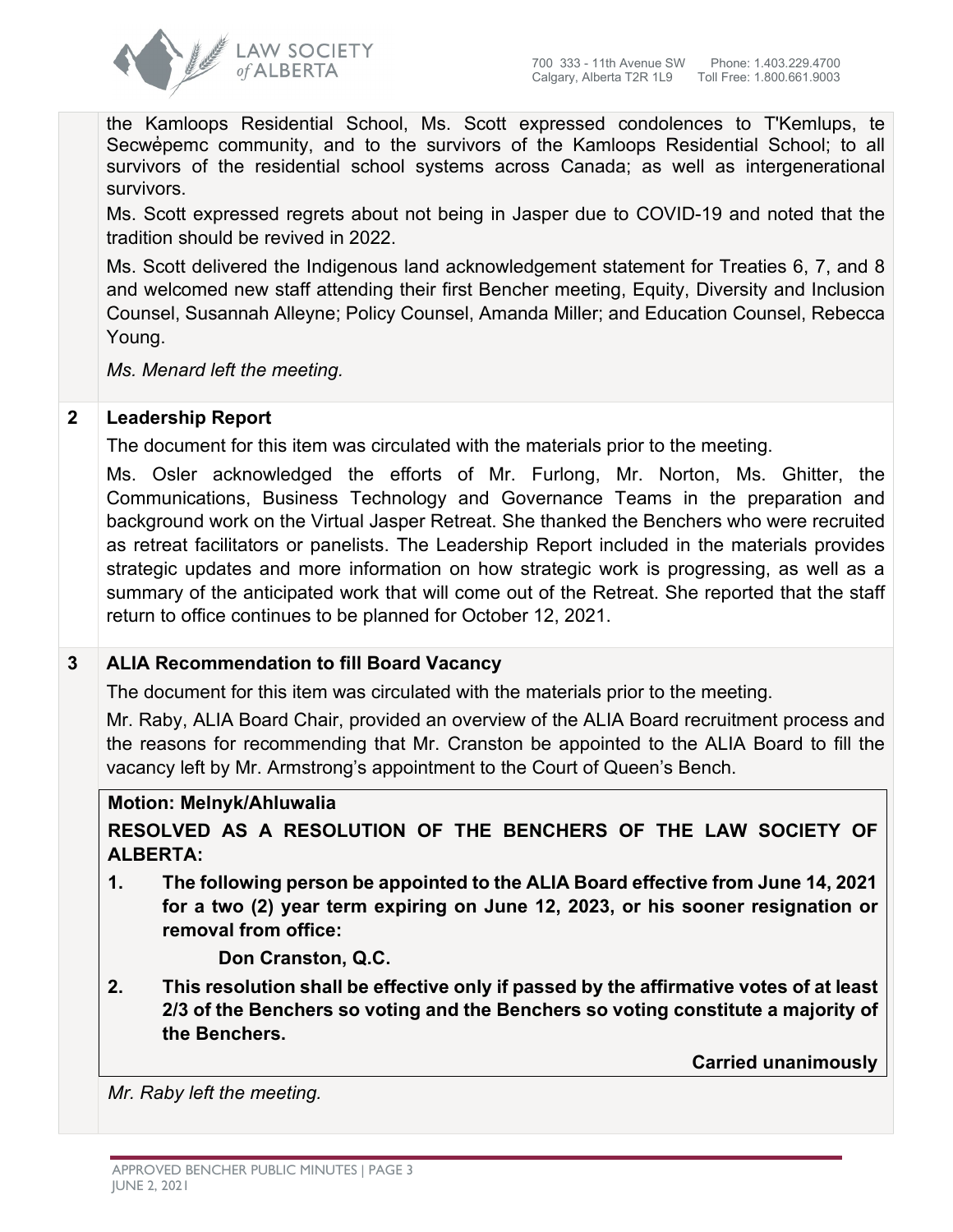

# **4 Mandatory Principal Training**

The documents for this item were circulated with the materials prior to the meeting.

Mr. Warren reminded the Benchers of their decision at the December 2020 Bencher meeting to adopt the recommendations of Jordan Furlong. He reported that the Lawyer Competence Committee reviewed Mandatory Principal Training and recommended Bencher approval. He added that the training is not onerous and meets the Competence and Wellness Strategic Plan goal.

Ms. Bailey explained that the proposed parameters of the training are: 1. Low time commitment, with an engaging, online, interactive, accessible format. 2. One-time training unless a refresher is required. 3. Assessment through quizzes to increase engagement and course effectiveness. 4. Continuous Professional Development ("CPD") credit. 5. Supervisors of short-term secondments of fewer than 30 days would not require principal training. Principal training would be required for those supervisors acting in that capacity for a period of more than 30 days. Ms. Bailey reported that the training cost has not been finalized and that it anticipated to be low cost.

# **Motion: Warren/Steblyk**

**That the completion of a principal training course be a requirement for all lawyers seeking to be approved as a principal in the articling process.**

**Carried unanimously**

# **5 Video-Conference Hearing Guideline (the "Guideline")**

The documents for this item were circulated with the materials prior to the meeting.

Ms. Bains provided a review of the video-hearing experience over the past year noting that the pros outweighed the cons. Ms. Bains sought feedback from the Benchers, the Adjudicator Pool, defense counsel, and LSA counsel. Ms. Datta noted that the video-conference hearing pilot project met two of the Strategic Plan goals of Innovation & Proactive Regulation and Access.

Ms. Bains reported that the changes to the Guideline were made for clarity and consistency with the Pre-Hearing and Hearing Guideline. The Policy and Regulatory Reform Committee reviewed the extension of the pilot project and the proposed revisions to the Guideline and recommended Bencher approval.

The three motions were made concurrently.

# **Motion 1: Steblyk/Johnson**

**That the Benchers approve an extension to the existing pilot project to conduct all Law Society hearings by video-conference, to be reviewed by the Benchers no later than June 30, 2022.**

# **Motion 2:**

**That the Benchers approve the proposed amendment to Rule 2.5(6), as set out in Appendix A.**